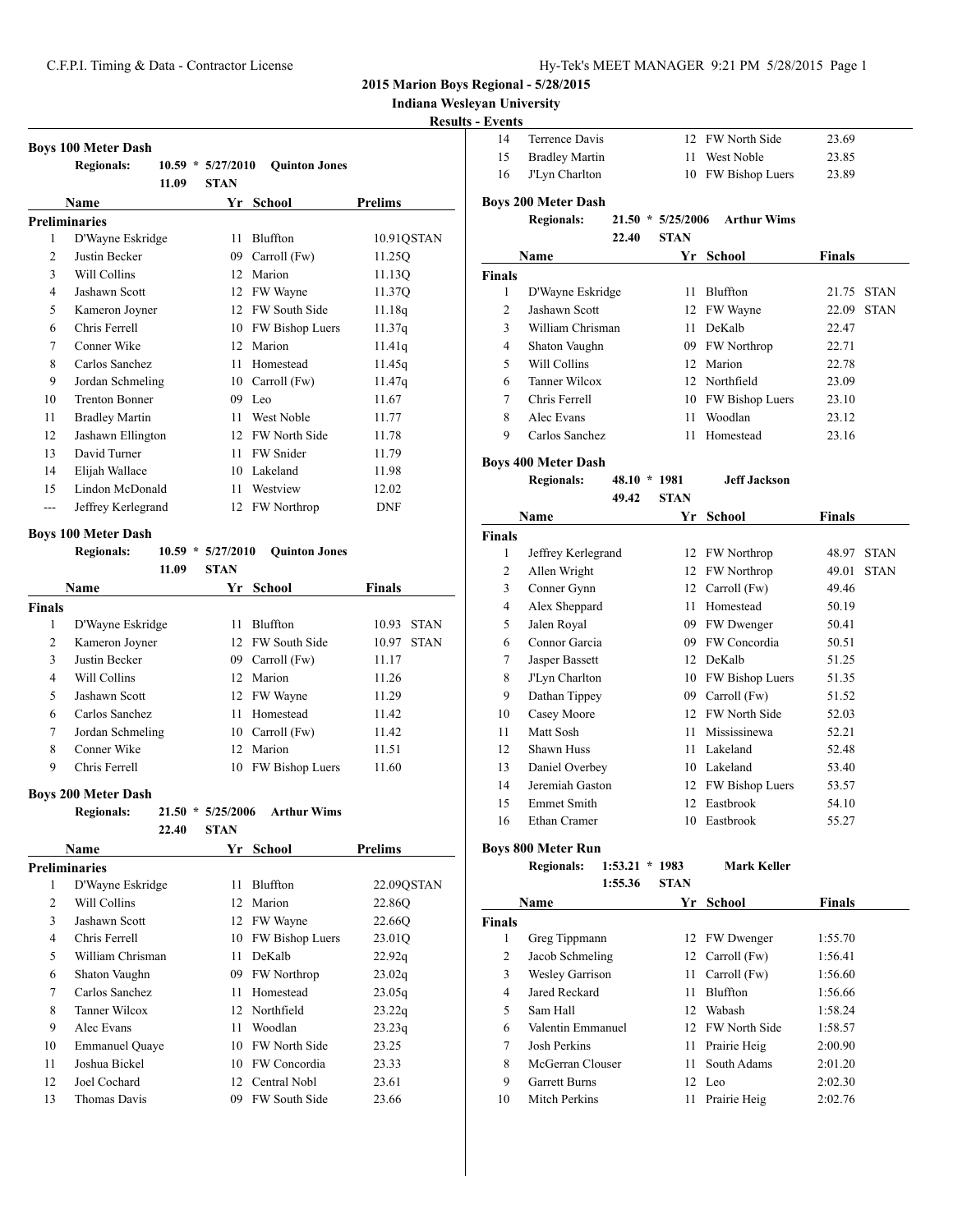**Indiana Wesleyan University**

**Results - Events**

|                              |                  |     |                    |               | resu |  |  |
|------------------------------|------------------|-----|--------------------|---------------|------|--|--|
| Finals  (Boys 800 Meter Run) |                  |     |                    |               |      |  |  |
|                              | <b>Name</b>      | Yr  | School             | <b>Finals</b> |      |  |  |
| 11                           | Shane Curtis     | 12. | Oak Hill           | 2:02.78       |      |  |  |
| 12                           | Alexander DeLuna | 11  | West Noble         | 2:03.34       |      |  |  |
| 13                           | Gavin Kaehr      |     | 12 Adams Ctrl      | 2:05.78       |      |  |  |
| 14                           | Joe Deiser       |     | 10 FW Bishop Luers | 2:06.59       |      |  |  |
| 15                           | David Steffen    | 11  | South Adams        | 2:08.58       |      |  |  |
| 16                           | Joey Mullins     | 11  | FW Wayne           | 2:13.04       |      |  |  |
|                              |                  |     |                    |               |      |  |  |

# **Boys 1600 Meter Run**

|                | <b>Regionals:</b>      | $4:13.42 * 1980$ |             | <b>Larry Schnieders</b> |                        |
|----------------|------------------------|------------------|-------------|-------------------------|------------------------|
|                |                        | 4:16.50          | <b>STAN</b> |                         |                        |
|                | <b>Name</b>            |                  | Yr          | School                  | <b>Finals</b>          |
| <b>Finals</b>  |                        |                  |             |                         |                        |
| 1              | Brayden Law            |                  | 11          | Homestead               | $4:12.65*$ STAN        |
| 2              | Jacob Schmeling        |                  | 12          | Carroll (Fw)            | <b>STAN</b><br>4:14.45 |
| 3              | Cameron Clements       |                  | 11          | Carroll (Fw)            | 4:16.11<br><b>STAN</b> |
| $\overline{4}$ | <b>Brandon Arnold</b>  |                  | 12          | West Noble              | 4:18.19                |
| 5              | David Ehlers           |                  | 11          | FW Concordia            | 4:19.41                |
| 6              | Jared Reckard          |                  | 11          | Bluffton                | 4:24.20                |
| 7              | Salvador Campos        |                  | 11          | West Noble              | 4:28.34                |
| 8              | Sam Bradley            |                  | 10          | Angola                  | 4:31.83                |
| 9              | Deric Laurent          |                  | 11          | New Haven               | 4:34.00                |
| 10             | Derek Miller           |                  | 10          | Westview                | 4:34.65                |
| 11             | Chandler Julius        |                  | 11          | Oak Hill                | 4:39.27                |
| 12             | Joe Deiser             |                  | 10          | FW Bishop Luers         | 4:39.98                |
| 13             | <b>Bailey McIntire</b> |                  | 10          | South Adams             | 4:40.24                |
| 14             | Josh Koehl             |                  | 12          | FW Dwenger              | 4:44.45                |
| 15             | Valentin Emmanuel      |                  | 12          | FW North Side           | 4:45.00                |
| 16             | Austin Frye            |                  | 12          | Northfield              | 4:53.80                |
|                |                        |                  |             |                         |                        |

# **Boys 3200 Meter Run**

|               | <b>Regionals:</b>         | $9:07.18 * 5/22/2008$ | <b>Andy Bayer</b>  |               |             |
|---------------|---------------------------|-----------------------|--------------------|---------------|-------------|
|               | 9:16.26                   | <b>STAN</b>           |                    |               |             |
|               | Name                      | Yr                    | School             | <b>Finals</b> |             |
| <b>Finals</b> |                           |                       |                    |               |             |
| 1             | Cameron Clements          | 11                    | Carroll (Fw)       | 9:13.46       | <b>STAN</b> |
| 2             | Mark Beckmann             | 12                    | DeKalb             | 9:14.32       | <b>STAN</b> |
| 3             | Brayden Law               | 11                    | Homestead          | 9:17.86       |             |
| 4             | Roman Jennings            | 10                    | <b>FW</b> Snider   | 9:19.77       |             |
| 5             | Joe Vandiver              | 11                    | East Noble         | 9:37.59       |             |
| 6             | <b>Brandon Arnold</b>     | 12                    | West Noble         | 9:42.43       |             |
| 7             | <b>Dustin Starnes</b>     | 10                    | <b>FW</b> Northrop | 9:51.64       |             |
| 8             | <b>Richmond Stoltzfus</b> | 09                    | Westview           | 9:56.27       |             |
| 9             | Jack Beakas               | 10                    | DeKalb             | 9:58.75       |             |
| 10            | Noah Steffen              | 10                    | Norwell            | 10:04.85      |             |
| 11            | Will Emery                | 11                    | Leo                | 10:08.97      |             |
| 12            | Michael Conte             | 11                    | Homestead          | 10:22.11      |             |
| 13            | Dustin Campbell           | 12                    | Huntington N       | 10:26.09      |             |
| 14            | <b>Tyler Weirick</b>      | 11                    | Norwell            | 10:26.79      |             |
| 15            | <b>Ben Strasen</b>        | 11                    | FW Concordia       | 10:31.30      |             |
| 16            | <b>Austin Frye</b>        | 12                    | Northfield         | 10:48.16      |             |

|                | <b>Regionals:</b>     | 13.71 | $*1983$     | <b>Rod Woodson</b> |                |
|----------------|-----------------------|-------|-------------|--------------------|----------------|
|                |                       | 14.85 | <b>STAN</b> |                    |                |
|                | Name                  |       | Yr          | <b>School</b>      | <b>Prelims</b> |
|                | Preliminaries         |       |             |                    |                |
| 1              | Bijay Stephens        |       | 11          | FW Northrop        | 14.87Q         |
| $\overline{2}$ | Mat Bolan             |       | 12          | Angola             | 14.92Q         |
| 3              | Ashton Needler        |       | 12          | Eastbrook          | 15.16O         |
| 4              | Kaleb Johnson         |       | 11          | Carroll (Fw)       | 15.46Q         |
| 5              | Alex Koenemann        |       | 11          | FW Concordia       | 15.42q         |
| 6              | Sheldon Shearer       |       | 11          | Churubusco         | 15.48g         |
| 7              | Peter Beier           |       | 12          | FW Dwenger         | 15.53q         |
| 8              | Adrian Springer       |       | 12          | Churubusco         | 15.61q         |
| 9              | <b>Brandon Olvera</b> |       | 11          | FW Northrop        | 15.63q         |
| 10             | Mikeal Griggs         |       | 11          | New Haven          | 15.93          |
| 11             | Desmond Carter        |       | 11          | Bluffton           | 15.95          |
| 12             | Gunnar Goebel         |       | 12          | Homestead          | 16.11          |
| 13             | <b>Tanner Raatz</b>   |       | 10          | Lakeland           | 16.97          |
| 14             | Derrick Randall       |       | 12          | Oak Hill           | 16.97          |
| 15             | Alex Maldeney         |       | 11          | FW Bishop Luers    | 17.36          |
| 16             | Payton Shrock         |       | 12          | West Noble         | 18.13          |

# **Boys 110 Meter Hurdles**

**Regionals: 13.71 \* 1983 Rod Woodson 14.85 STAN**

| Name           |                 |    | Yr School         | <b>Finals</b>        |
|----------------|-----------------|----|-------------------|----------------------|
| <b>Finals</b>  |                 |    |                   |                      |
| 1              | Bijay Stephens  |    | 11 FW Northrop    | <b>STAN</b><br>14.66 |
| $\mathfrak{D}$ | Mat Bolan       |    | 12 Angola         | 14.98                |
| 3              | Alex Koenemann  | 11 | FW Concordia      | 15.13                |
| 4              | Ashton Needler  |    | 12 Eastbrook      | 15.27                |
| 5              | Sheldon Shearer | 11 | <b>Churubusco</b> | 15.27                |
| 6              | Kaleb Johnson   | 11 | Carroll (Fw)      | 15.52                |
| 7              | Brandon Olvera  |    | 11 FW Northrop    | 15.54                |
| 8              | Adrian Springer | 12 | <b>Churubusco</b> | 15.80                |
| 9              | Peter Beier     | 12 | <b>FW</b> Dwenger | 15.87                |

# **Boys 300 Meter Hurdles**

**Regionals: 37.45 \* 2004 Charles Bailey 38.78 STAN**

| Name          |                    | Yr  | School             | <b>Finals</b> |             |
|---------------|--------------------|-----|--------------------|---------------|-------------|
| <b>Finals</b> |                    |     |                    |               |             |
| 1             | Bijay Stephens     | 11  | <b>FW Northrop</b> | 38.46         | <b>STAN</b> |
| 2             | Desmond Carter     | 11  | Bluffton           | 39.48         |             |
| 3             | Alex Koenemann     | 11  | FW Concordia       | 39.53         |             |
| 4             | <b>Brett Woods</b> | 11  | <b>FW Northrop</b> | 40.42         |             |
| 5             | Heath Miller       |     | 12 Northfield      | 40.70         |             |
| 6             | Mat Bolan          | 12  | Angola             | 40.73         |             |
| 7             | Nickolas Ridgeway  | 09. | Carroll (Fw)       | 40.74         |             |
| 8             | Austin Shepard     | 10  | Prairie Heig       | 40.85         |             |
| 9             | Adrian Springer    | 12  | Churubusco         | 40.90         |             |
| 10            | Alex Currant       | 11  | FW Dwenger         | 41.31         |             |
| 11            | Orlando Martinez   | 11  | Adams Ctrl         | 41.88         |             |
| 12            | Tanner Raatz       | 10  | Lakeland           | 42.50         |             |
| 13            | Peter Beier        | 12  | <b>FW</b> Dwenger  | 42.62         |             |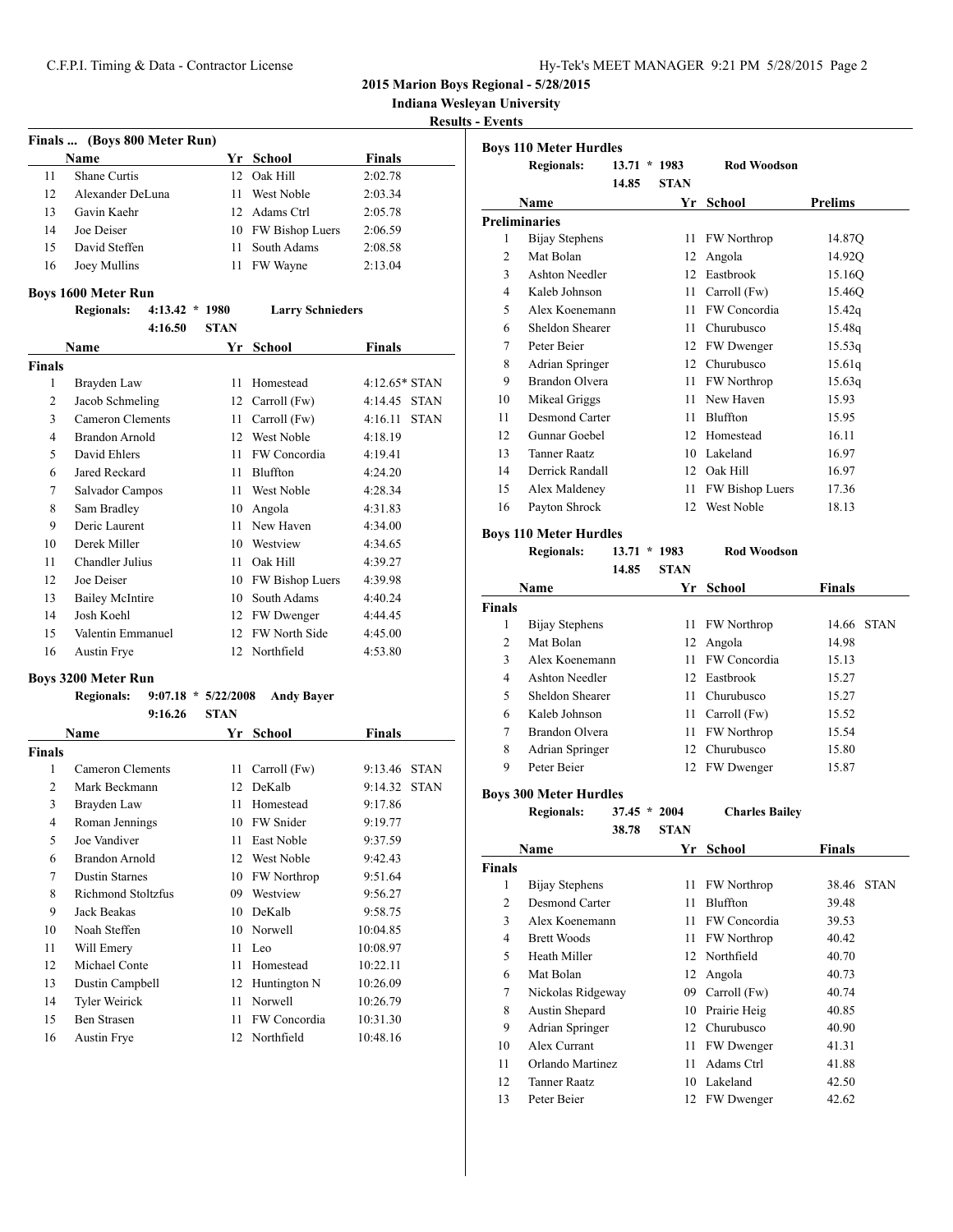15 Blake Dailey 12 Mississinewa 43.09

**2015 Marion Boys Regional - 5/28/2015**

**Indiana Wesleyan University**

|    |                                |     |           | $\cdots$ |                         |  |
|----|--------------------------------|-----|-----------|----------|-------------------------|--|
|    |                                |     |           |          | <b>Results - Events</b> |  |
|    | nals  (Boys 300 Meter Hurdles) |     |           |          |                         |  |
|    | Name                           |     | Yr School | Finals   |                         |  |
| 14 | Jordan Lahr                    | 09. | New Haven | 42.93    |                         |  |

**Finals ... (Boys 300 Meter Hurdles)**

| 16     | Gunnar Goebel                       | 12          | Homestead                | 48.25                     |             |
|--------|-------------------------------------|-------------|--------------------------|---------------------------|-------------|
|        | <b>Boys 4x100 Meter Relay</b>       |             |                          |                           |             |
|        | <b>Regionals:</b><br>$41.74 * 2004$ |             | Northrop                 |                           |             |
|        | <b>Bailey, Hopkins, Wims, Lee</b>   |             |                          |                           |             |
|        | 42.65                               | <b>STAN</b> |                          |                           |             |
|        | Team                                |             | Relay                    | Finals                    |             |
| Finals |                                     |             |                          |                           |             |
| 1      | Carroll (Fort Wayne)                |             |                          | 42.65                     | <b>STAN</b> |
|        | 1) Jordan Schmeling 10              |             |                          | 2) Alexander Anzeveno 11  |             |
|        | 3) Nicholas Novotny 10              |             | 4) Justin Becker 09      |                           |             |
|        | 5) Nicholas Lee 10                  |             | 6) Timothy Potchka 10    |                           |             |
|        | 7) Samuel Anderson 11               |             | 8) Cameron Shank 09      |                           |             |
| 2      | Fort Wayne North Side               |             |                          | 43.12                     |             |
|        | 1) Terrence Davis 12                |             | 2) Tarik Davis 12        |                           |             |
|        | 3) Jashawn Ellington 12             |             | 4) Emmanuel Quaye 10     |                           |             |
|        | 5) Casey Moore 12                   |             | 6) Randon Moore 12       |                           |             |
|        | 7) Shawn Hill 12                    |             | 8) Mike Son 12           |                           |             |
| 3      | Marion                              |             |                          | 43.16                     |             |
|        | 1) Elia Casanova 12                 |             | 2) Will Collins 12       |                           |             |
|        | 3) Troy McGee 12                    |             | 4) Tre'von Moore 11      |                           |             |
|        | 5) Ian Reynolds 10                  |             | 6) Keiron Sanders 11     |                           |             |
|        | 7) Marcus Smith 10                  |             | 8) Conner Wike 12        |                           |             |
| 4      | Homestead                           |             |                          | 43.50                     |             |
|        | 1) Gunnar Goebel 12                 |             |                          | 2) Cameron Newhouse 11    |             |
|        | 3) Jeffrey Chandler Roman 09        |             | 4) Carlos Sanchez 11     |                           |             |
|        | 5) Knight Jenkins 09                |             |                          | 6) Camron Livensparger 10 |             |
|        | 7) Alex Sheppard 11                 |             | 8) Kiefer Trentacosti 09 |                           |             |
| 5      | Fort Wayne Northrop                 |             |                          | 43.67                     |             |
|        | 1) Alexander Collins 12             |             | 2) Austin Goggans 12     |                           |             |
|        | 3) Priest Pendleton 12              |             | 4) Demetri Shaw 11       |                           |             |
|        | 5) Shaton Vaughn 09                 |             | 6) Berthel Walters 12    |                           |             |
| 6      | Huntington North                    |             |                          | 43.99                     |             |
|        | 1) Drew Fawcett 12                  |             | 2) Cody Jones 10         |                           |             |
|        | 3) Isaac Smith 11                   |             | 4) Adam Woods 12         |                           |             |
|        | 5) Stone Bowers 10                  |             | 6) Houston Lehman 12     |                           |             |
|        | 7) Canaan Powell 10                 |             | 8) Austin Spahr 09       |                           |             |
| 7      | Woodlan                             |             |                          | 44.18                     |             |
|        | 1) Amarion Hicks 09                 |             | 2) Alec Evans 11         |                           |             |
|        | 3) Andrew Elias 12                  |             | 4) Tre'von McCarter 09   |                           |             |
|        | 5) Andre Hicks 11                   |             | 6) Eric Fuller 09        |                           |             |
| 8      | 7) Williamm Harding 11<br>Eastside  |             | 8) Keyshawn White 09     | 44.26                     |             |
|        | 1) Keezan Jarrard 10                |             | 2) Jesse Eck 12          |                           |             |
|        | 3) Ethan Moughler 12                |             | 4) Preston Dean 12       |                           |             |
|        | 5) McCullough Baysden 09            |             |                          |                           |             |
| 9      | Wabash                              |             |                          | 44.27                     |             |
|        | 1) Austin Boggs 12                  |             | 2) Juwan Carter 12       |                           |             |
|        | 3) Noah Cole 12                     |             | 4) Grant Dirig 12        |                           |             |
|        | 5) Adam Driscoll 11                 |             |                          |                           |             |
|        |                                     |             |                          |                           |             |

| шv Спсэ       |                                                 |                        |                         |  |  |
|---------------|-------------------------------------------------|------------------------|-------------------------|--|--|
| 10            | Lakeland                                        |                        | 44.49                   |  |  |
|               | 1) Brennen Weimer 10                            | 2) Logan Lawrence 12   |                         |  |  |
|               | 3) Tanner Raatz 10                              | 4) Elijah Wallace 10   |                         |  |  |
|               | 5) Anthony Koluder 11                           |                        | 6) Scott Simon 11       |  |  |
|               | 7) Jacob Jackson 11                             |                        | 8) Dominic Christian 11 |  |  |
| 11            | Norwell                                         |                        | 44.74                   |  |  |
|               | 1) Ivan Allison 11                              |                        | 2) Curtis Blackwell 10  |  |  |
|               | 3) Piercen Harnish 12                           | 4) Adam Nahrwold 12    |                         |  |  |
|               | 5) Connor Nash 11                               | 6) Tyler Powell 12     |                         |  |  |
|               | 7) Jaron Stoppenhagen 11                        | 8) Avery Taylor 10     |                         |  |  |
| 12            | East Noble                                      |                        | 44.89                   |  |  |
|               | 1) Brant Hile 11                                | 2) Kyle Forker 10      |                         |  |  |
|               | 3) Andrew McCormick                             | 4) Jake Torrie 11      |                         |  |  |
|               | 5) Nathan Gamble 10                             | 6) Hunter Delarosa 12  |                         |  |  |
|               | 7) Daniel Enriquez                              | 8) Adam Dills          |                         |  |  |
| 13            | Fort Wayne Snider                               |                        | 45.05                   |  |  |
|               | 1) Isaac Stiebeling 11                          | 2) Damon Thomas 12     |                         |  |  |
|               | 3) Jordan Johnson 12                            | 4) Caleb Fields 10     |                         |  |  |
|               | 5) Keontre' Hughes 10                           | 6) Quantavio Bagley 09 |                         |  |  |
|               | 7) Jiair Cooper 09                              | 8) David Turner 11     |                         |  |  |
| 14            | FW Dwenger                                      |                        | 45.40                   |  |  |
|               | 1) David Tippmann 11                            | 2) George Talarico 12  |                         |  |  |
|               | 3) Nolan Till 10                                | 4) Mike Hake 10        |                         |  |  |
|               | 5) Colin Stroud 09                              | 6) Alex Currant 11     |                         |  |  |
|               | FW Bishop Luers                                 |                        | <b>DNF</b>              |  |  |
|               | 1) J'Lyn Charlton 10                            | 2) Chris Ferrell 10    |                         |  |  |
|               | 3) Jeremiah Gaston 12                           | 4) Matt Paris 11       |                         |  |  |
|               | 5) Devin Fritz 12                               | 6) Noah Johnson 11     |                         |  |  |
|               | 7) Dylan Keating 09                             | 8) Alex Maldeney 11    |                         |  |  |
|               | Fort Wayne South Side                           |                        | DO                      |  |  |
|               | 1) Jacquel Jeanty 11                            | 2) Kameron Joyner 12   |                         |  |  |
|               | 3) Teryle King 12                               | 4) Demontrie Hinton 11 |                         |  |  |
|               | 5) Brandon Allmon 11                            | 6) Durrell Johnson 11  |                         |  |  |
|               | 7) Ronnie Barnett 10                            | 8) Thomas Davis 09     |                         |  |  |
|               | <b>Boys 4x400 Meter Relay</b>                   |                        |                         |  |  |
|               | <b>Regionals:</b><br>$3:16.92 * 1981$           | <b>South Side</b>      |                         |  |  |
|               | P Birchfield, R Birchfield, J Jackson, Williams |                        |                         |  |  |
|               | 3:21.06                                         | <b>STAN</b>            |                         |  |  |
|               | Team                                            | Relay                  | Finals                  |  |  |
| <b>Finals</b> |                                                 |                        |                         |  |  |
| 1             | Fort Wayne Northrop                             |                        | 3:19.94 STAN            |  |  |
|               |                                                 |                        |                         |  |  |
|               | 1) Bijay Stephens 11                            | 2) Brett Woods 11      |                         |  |  |

|                | 1) Bijay Stephens 11   | 2) Brett Woods 11        |
|----------------|------------------------|--------------------------|
|                | 3) Allen Wright 12     | 4) Jeffrey Kerlegrand 12 |
|                | 5) Reese Fanning 11    | 6) Shaton Vaughn 09      |
|                | 7) Austin Goggans 12   | 8) Justice Goodwell 11   |
| $\overline{2}$ | Carroll (Fort Wayne)   | 3:23.14                  |
|                | 1) Kevin Salter 12     | 2) Conner Gynn 12        |
|                | 3) Nicholas Novotny 10 | 4) Dathan Tippey 09      |
|                | 5) Wesley Garrison 11  | 6) Jacob Schmeling 12    |
|                | 7) Ben Schwartz 11     | 8) Jerrod Rekeweg 09     |
| 3              | DeKalb                 | 3:23.69                  |
|                | 1) Clayton Travis 12   | 2) Tycius Meyer 10       |
|                | 3) William Chrisman 11 | 4) Jasper Bassett 12     |
|                | 5) Adam Osterman 11    | 6) Andrew Graves 11      |
|                |                        |                          |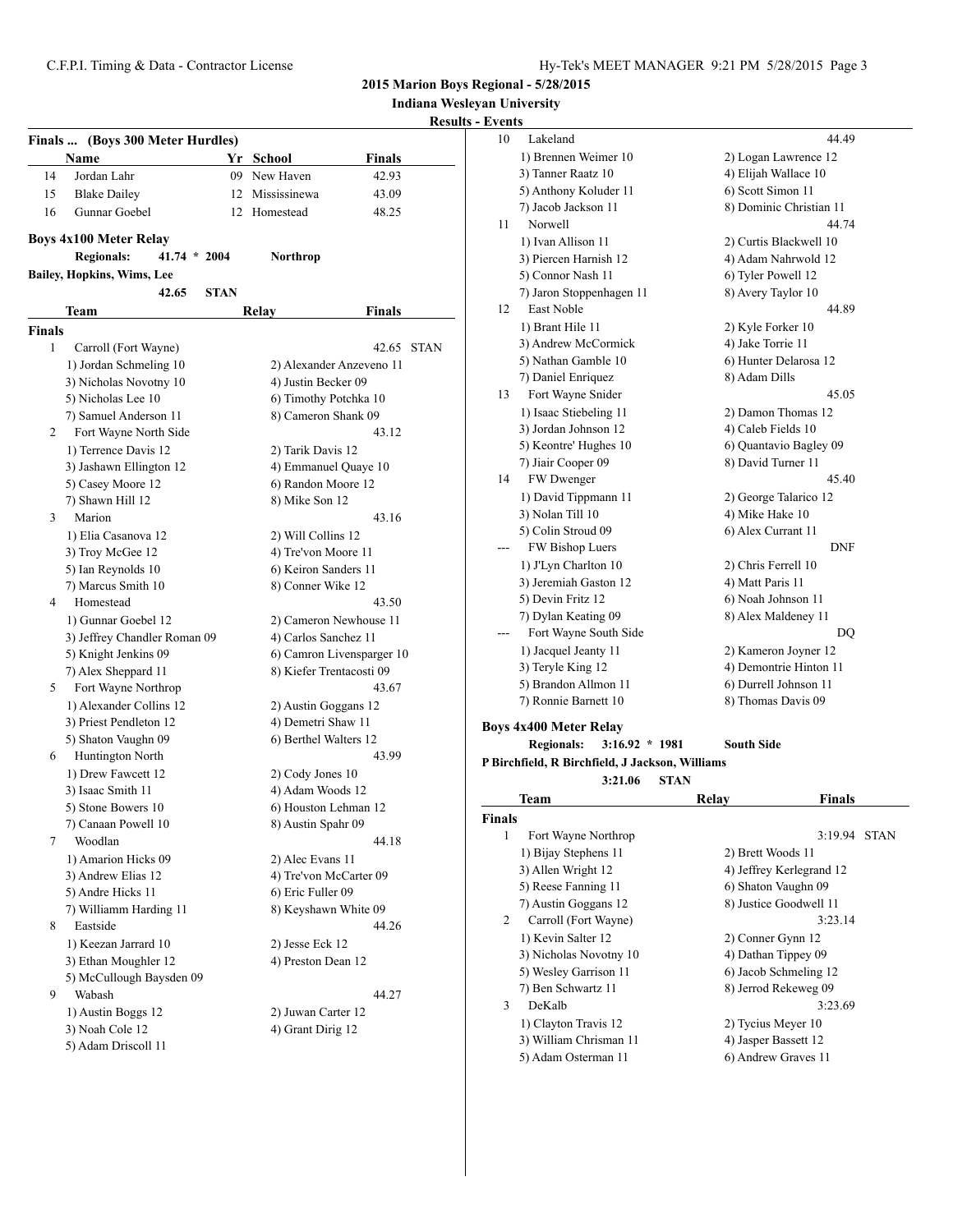# **Indiana Wesleyan University**

# **Results - Ev**

|                | Finals  (Boys 4x400 Meter Relay)<br>Team | Relay                 | <b>Finals</b>                |
|----------------|------------------------------------------|-----------------------|------------------------------|
| $\overline{4}$ | FW Dwenger                               |                       | 3:24.13                      |
|                | 1) Peter Beier 12                        |                       | 2) Jordan McHenry 12         |
|                | 3) Jalen Royal 09                        |                       | 4) Greg Tippmann 12          |
|                | 5) Aric Campbell 10                      | 6) Jacob Hursh 10     |                              |
|                | 7) Mike Manning 10                       |                       |                              |
| 5              | Churubusco                               |                       | 3:26.15                      |
|                | 1) Chance Gallmeier 11                   | 2) Blake Gross 12     |                              |
|                | 3) Caleb Partin 11                       | 4) Luke Lilmars 12    |                              |
|                | 5) Jarred Ostler 10                      |                       | 6) Landon Lilmars 12         |
|                | 7) Alex Turnbow 12                       | 8) Jeff Wallace 11    |                              |
| 6              | Homestead                                |                       | 3:27.72                      |
|                | 1) Caleb Baker 10                        |                       | 2) Jeffrey Chandler Roman 09 |
|                | 3) Alex Sheppard 11                      | 4) Ezra Suozzi 09     |                              |
|                | 5) Knight Jenkins 09                     | 6) Peyton Ratliff 09  |                              |
|                | 7) Carlos Sanchez 11                     | 8) Spencer Scholl 11  |                              |
| 7              | FW Bishop Luers                          |                       | 3:30.10                      |
|                | 1) J'Lyn Charlton 10                     | 2) Alex Maldeney 11   |                              |
|                | 3) Chris Ferrell 10                      |                       | 4) Jeremiah Gaston 12        |
|                | 5) Devin Fritz 12                        | 6) Dylan Keating 09   |                              |
|                | 7) Joe Deiser 10                         | 8) Matt Paris 11      |                              |
| 8              | Central Noble                            |                       | 3:30.51                      |
|                | 1) Nick Tayloe 10                        | 2) Jacob Galligher 11 |                              |
|                | 3) Aaron Jordan 12                       | 4) Joel Cochard 12    |                              |
|                | 5) Joe Freeman 12                        | 6) Elijah Andrews 11  |                              |
| 9              | Leo                                      |                       | 3:30.60                      |
|                | 1) Dominic Benson 11                     | 2) Jacob Mellady 10   |                              |
|                | 3) Nate Werling 11                       |                       | 4) Alejandro Flores 09       |
|                | 5) Chris Horn 12                         |                       | 6) Trenton Bonner 09         |
|                | 7) Garrett Burns 12                      |                       |                              |
| 10             | Fort Wayne South Side                    |                       | 3:30.64                      |
|                | 1) Demontrie Hinton 11                   | 2) Ronnie Barnett 10  |                              |
|                | 3) Quantesse Book 10                     |                       | 4) Latrell Copeland 12       |
|                | 5) Brandon Allmon 11                     | 6) Jacquel Jeanty 11  |                              |
|                | 7) Dennis Johnson 10                     |                       | 8) Kameron Joyner 12         |
| 11             | Marion                                   |                       | 3:32.27                      |
|                | 1) Morgan Bounds 12                      | 2) Will Collins 12    |                              |
|                | 3) Isaiah Fuller 11                      | 4) Adrien Howard 11   |                              |
|                | 5) Troy McGee 12                         | 6) Ian Reynolds 10    |                              |
|                | 7) Noah Shigley 10                       | 8) Marcus Smith 10    |                              |
| 12             | Fort Wayne North Side                    |                       | 3:32.81                      |
|                | 1) Shawn Hill 12                         | 2) Terrence Davis 12  |                              |
|                | 3) Tarik Davis 12                        | 4) Casey Moore 12     |                              |
|                | 5) Sergio Cobos 12                       | 6) Colton Magan 12    |                              |
|                | 7) Valentin Emmanuel 12                  |                       | 8) Emmanuel Quaye 10         |
| 13             | Bluffton                                 |                       | 3:33.13                      |
|                | 1) Desmond Carter 11                     | 2) Dakota Cole 11     |                              |
|                | 3) Tad Makowski 12                       |                       | 4) JaMonte McCarey 09        |
|                | 5) Jared Reckard 11                      |                       |                              |
| 14             | Prairie Heights                          |                       | 3:33.85                      |
|                | 1) Austin Shepard 10                     | 2) Mitch Perkins 11   |                              |
|                | 3) Josh Perkins 11                       |                       | 4) David Rodriguez 12        |
|                |                                          |                       | 6) Kendall Perkins 10        |
|                | 5) Kade Gerbers 11<br>7) Curtis Fink 11  |                       | 8) Christian Sutton 09       |
|                |                                          |                       |                              |

| - Events      |                                            |                            |             |
|---------------|--------------------------------------------|----------------------------|-------------|
| 15            | Oak Hill                                   | 3:35.54                    |             |
|               | 1) Tristan Babbitt 12                      | 2) Grant Brown 12          |             |
|               | 3) Shane Curtis 12                         | 4) Joel Durkes 11          |             |
|               | 5) Chandler Julius 11                      | 6) Derrick Randall 12      |             |
|               | 7) Nate Saylors 12                         | 8) Cavan Williams 10       |             |
| 16            | Bellmont                                   | 3:36.83                    |             |
|               | 1) Zechary Irwin 12                        | 2) Christopher Laughlin 12 |             |
|               | 3) Connor Ross 11                          | 4) Clayton Sheehan 10      |             |
|               | 5) Nathaniel Brewer 10                     | 6) Vincent Faurote 12      |             |
|               | 7) Nicolas Garcia 09                       | 8) Gareth Harvey 10        |             |
|               |                                            |                            |             |
|               | <b>Boys 4x800 Meter Relay</b>              |                            |             |
|               | <b>Regionals:</b><br>$7:50.30 * 5/25/2006$ | <b>Norwell</b>             |             |
|               | C Eckert, L Diehl, K Reed, E Roebuck       |                            |             |
|               | 7:56.23<br><b>STAN</b>                     |                            |             |
|               | Team                                       | Finals<br>Relay            |             |
| <b>Finals</b> |                                            |                            |             |
| 1             | Carroll (Fort Wayne)                       | 7:53.37                    | <b>STAN</b> |
|               | 1) Carter Meyer 10                         | 2) Kevin Salter 12         |             |
|               | 3) Ben Schwartz 11                         | 4) Trevor Hamilton 12      |             |
|               | 5) Cameron Clements 11                     | 6) Wesley Garrison 11      |             |
|               | 7) Jacob Schmeling 12                      | 8) Conner Gynn 12          |             |
| 2             | FW Dwenger                                 | 7:56.85                    |             |
|               | 1) Jacob Hursh 10                          | 2) Jalen Royal 09          |             |
|               | 3) Greg Tippmann 12                        | 4) Kevin Wuest 12          |             |
|               | 5) Josh Koehl 12                           | 6) Mike Manning 10         |             |
|               | 7) Tom Roesler 12                          |                            |             |
| 3             | Churubusco                                 | 8:07.18                    |             |
|               | 1) Blake Gross 12                          | 2) Jacob Eyer 10           |             |
|               | 3) Chance Gallmeier 11                     | 4) Alex Turnbow 12         |             |
|               | 5) Ty Backman 12                           | 6) Landon Lilmars 12       |             |
|               | 7) Luke Lilmars 12                         | 8) Reed Geiger 11          |             |
| 4             | Leo                                        | 8:09.17                    |             |
|               | 1) Garrett Burns 12                        | 2) Alejandro Flores 09     |             |
|               | 3) Brian Szymanski 12                      | 4) Nate Werling 11         |             |
|               | 5) Justin McHolland 11                     | 6) Michael Ganser 11       |             |
|               | 7) Steven Leburg 12                        |                            |             |
| 5             | Bellmont                                   | 8:17.20                    |             |
|               | 1) Connor Gallogly 12                      | 2) Adam Garner 12          |             |
|               | 3) Connor Ross 11                          | 4) Clayton Sheehan 10      |             |
|               | 5) Nathaniel Brewer 10                     | 6) Vincent Faurote 12      |             |
|               | 7) Nicolas Garcia 09                       | 8) Thomas McNamara 11      |             |
| 6             | <b>Adams Central</b>                       | 8:18.28                    |             |
|               | 1) Calvin Isch 11                          | 2) Gavin Kaehr 12          |             |
|               | 3) Tucker Miller 11                        | 4) Juwan Peralez 11        |             |
|               | 5) Tristan Anderson 09                     |                            |             |
| 7             | Northfield                                 | 8:18.61                    |             |
|               | 1) Austin Andrews 12                       | 2) Joe Burcroff 12         |             |
|               | 3) Matt Carey 11                           | 4) Austin Frye 12          |             |
|               | 5) Noah Shear 11                           | 6) Devin Tracy 12          |             |
|               | 7) Mason Zolman 11                         |                            |             |
| 8             | Fort Wayne Northrop                        | 8:19.13                    |             |
|               | 1) Reese Fanning 11                        | 2) Joshua Prochaska 10     |             |
|               | 3) Dustin Starnes 10                       | 4) Harrison Stevenson 10   |             |
|               | 5) Justice Goodwell 11                     | 6) Quinlan Guingrich 11    |             |
|               | 7) Nick Luc 11                             | 8) Brett Woods 11          |             |
|               |                                            |                            |             |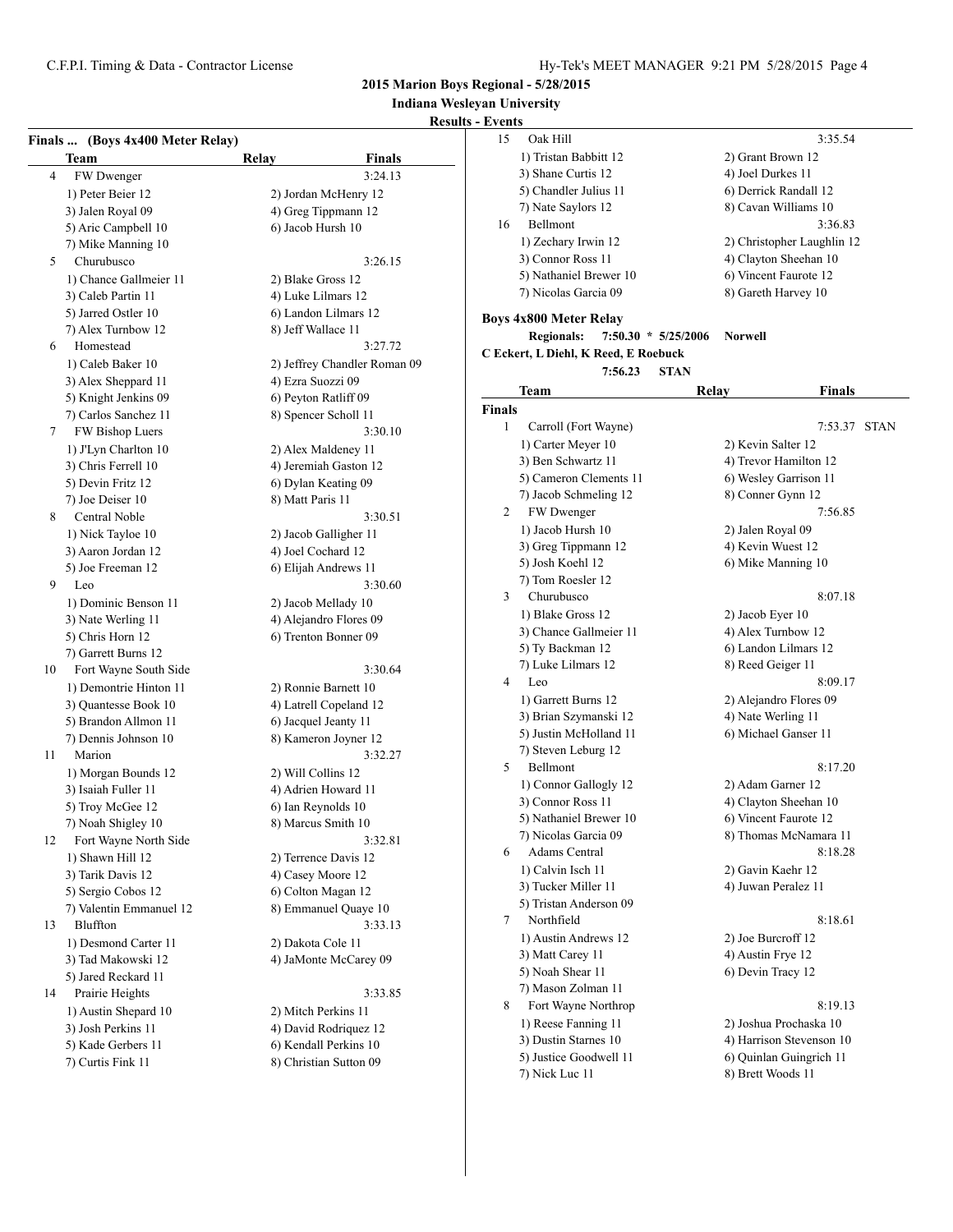# **Indiana Wesleyan University**

### **Results - Ev**

|    |                                         |                     |                                 | Kesults - Events |                        |
|----|-----------------------------------------|---------------------|---------------------------------|------------------|------------------------|
|    | Finals  (Boys 4x800 Meter Relay)        |                     |                                 | 11               | Will Yank              |
|    | <b>Team</b>                             | Relay               | <b>Finals</b>                   | 12               | Jacob Gall             |
| 9  | Eastbrook                               |                     | 8:24.39                         | 12               | James Dol:             |
|    | 1) Trevor Hix 12                        | 2) Brett Holder 11  |                                 | 14               | Cameron N              |
|    | 3) Cole Kennedy 10                      | 4) John MaGee 12    |                                 | ---              | Loren Hah              |
|    | 5) Michael Neideck 11                   |                     | 6) Adam Siegelin 10             | $---$            | <b>Trever Kra</b>      |
| 10 | South Adams                             |                     | 8:26.54                         |                  |                        |
|    | 1) McGerran Clouser 11                  |                     | 2) Bailey McIntire 10           |                  | <b>Boys Pole Vault</b> |
|    | 3) Wyatt Miller 09                      |                     | 4) David Steffen 11             |                  | <b>Regionals:</b>      |
|    | 5) Andrew Heimann 09                    | 6) Jake Hreha 09    |                                 |                  |                        |
|    | 7) Xavier Rupp 11                       |                     |                                 |                  | Name                   |
| 11 | West Noble                              |                     | 8:30.83                         | <b>Finals</b>    |                        |
|    | 1) Cristobal Ibanez 12                  |                     | 2) Salvador Campos 11           | $\mathbf{1}$     | Jeremy Sei             |
|    | 3) Alexander DeLuna 11                  |                     | 4) Brandon Arnold 12            | $\overline{c}$   | Richard M              |
|    | 5) Justin Contreras 10                  |                     | 6) Erick Contreras 10           | 3                | Vincent Sc             |
| 12 | Marion                                  |                     | 8:33.20                         | $\overline{4}$   | Lyle McPa              |
|    | 1) Morgan Bounds 12                     | 2) Isaiah Fuller 11 |                                 | 5                | <b>Grant Broy</b>      |
|    | 3) James Hovermale 10                   |                     | 4) Adrien Howard 11             | 6                | Ryan Shaf              |
|    | 5) Alex Lopez 12                        |                     | 6) Zach Richardson 12           | 7                | Sheldon Sl             |
|    | 7) Noah Shigley 10                      |                     | 8) Brayton Smith 11             | 8                | Brennen W              |
| 13 | Huntington North                        |                     | 8:33.72                         | 9                | Sean Meer              |
|    | 1) Hale Bowen 09                        | 2) Cody Jones 10    |                                 | 9                | Connor Na              |
|    | 3) Kasey Konz 09                        |                     | 4) Aldhair Tirado 10            | 11               | Luke Filler            |
|    | 5) Dustin Campbell 12                   |                     | 6) Andrew Kaylor 09             | 11               | Jonathon N             |
|    | 7) Devon Rooney 09                      | 8) Isaac Smith 11   |                                 | 11               | Houston L              |
| 14 | Angola                                  |                     | 8:37.08                         | ---              | Devin Fritz            |
|    | 1) Sam Bradley 10                       | 2) Nathan Roe 12    |                                 | $---$            | Jeffrey Sal            |
|    | 3) Zach Chard 11                        |                     | 4) Ben Rodenbeck 11             | ---              | Adam Woo               |
|    | 5) Aaron Perkins 10                     | 6) Deryk Hall 10    |                                 |                  |                        |
|    | 7) Andy Bauer 11<br>Oak Hill            |                     | 8) Charlie Thompson 10          |                  | <b>Boys Long Jump</b>  |
| 15 |                                         |                     | 8:43.53                         |                  | <b>Regionals:</b>      |
|    | 1) Beau Clouser 11                      |                     | 2) Shane Curtis 12              |                  |                        |
|    | 3) Chandler Julius 11                   |                     | 4) Bradey Newhouse 12           |                  | <b>Name</b>            |
|    | 5) Nate Saylors 12                      |                     | 6) Chad Sheward 12              | <b>Finals</b>    |                        |
| 16 | 7) Silas Vermilya 10<br>Prairie Heights |                     | 8) Cavan Williams 10<br>9:21.35 | $\mathbf{1}$     | D'Wayne E              |
|    | 1) Mitch Perkins 11                     |                     |                                 | 2                | Preston De             |
|    |                                         | 4) Josh Perkins 11  | 2) David Rodriguez 12           | 3                | Samuel An              |
|    | 3) Evan Gunthorp 12                     |                     | 6) Kade Gerbers 11              | 4                | Heath Mill             |
|    | 5) Vaughn Mestas 12                     |                     |                                 |                  |                        |

#### **Boys High Jump**

|               | <b>Regionals:</b>     | $7 - 01.25$<br>$\ast$ | 1983        | <b>Mike Burns</b>    |               |
|---------------|-----------------------|-----------------------|-------------|----------------------|---------------|
|               |                       | $6 - 04.00$           | <b>STAN</b> |                      |               |
|               | Name                  |                       | Yr          | School               | <b>Finals</b> |
| <b>Finals</b> |                       |                       |             |                      |               |
| 1             | Isaac Brown           |                       |             | DeKalb               | $6 - 03.00$   |
| 2             | <b>Austin Bennett</b> |                       |             | 12 Carroll (Fw)      | $6 - 02.00$   |
| 3             | Lindon McDonald       |                       | 11          | Westview             | J6-02.00      |
| 4             | Joel Cochard          |                       | 12          | Central Nobl         | $J6-02.00$    |
| 4             | Ethan Moughler        |                       | 12          | Eastside             | $J6-02.00$    |
| 6             | Keaton Coleman        |                       | 11          | Southern Wel         | $6 - 01.00$   |
| 6             | Aaron Bienz           |                       | 11          | Bellmont             | $6 - 01.00$   |
| 8             | Mat Bolan             |                       | 12          | Angola               | $6 - 00.00$   |
| 9             | Kaleb Johnson         |                       | 11          | Carroll (Fw)         | $J6-00.00$    |
| 10            | Jashawn Ellington     |                       | 12          | <b>FW North Side</b> | $J6-00.00$    |

7) Cory Burkholder 10 8) Matthew Dyer 09

| -11   | Will Yank            |     | 12 Oak Hill     | 5-10.00    |
|-------|----------------------|-----|-----------------|------------|
| -12   | Jacob Galligher      |     | 11 Central Nobl | $J5-10.00$ |
| -12   | James Dolmanet       |     | 12 Wabash       | $J5-10.00$ |
| 14    | Cameron Newhouse     |     | 11 Homestead    | $J5-10.00$ |
| $---$ | Loren Hahn           | 12. | Woodlan         | NH         |
| $---$ | <b>Trever Kraner</b> |     | 11 New Haven    | NH         |
|       |                      |     |                 |            |

## **Regionals: 17-00 \* 5/22/2008 Kevin Schipper 14-04.00 STAN**

| Name           |                    | Yr | <b>School</b>      | Finals        |
|----------------|--------------------|----|--------------------|---------------|
| `inals         |                    |    |                    |               |
| 1              | Jeremy Seiler      | 11 | Fremont            | 13-10.00      |
| $\overline{c}$ | Richard Mon        | 11 | <b>FW</b> Northrop | 13-04.00      |
| 3              | Vincent Schipper   | 11 | FW Dwenger         | 13-01.00      |
| 4              | Lyle McParlan      | 12 | Churubusco         | J13-01.00     |
| 5              | <b>Grant Brown</b> | 12 | Oak Hill           | J13-01.00     |
| 6              | Ryan Shaffer       | 12 | New Haven          | 12-10.00      |
| 7              | Sheldon Shearer    | 11 | Churubusco         | $J12-10.00$   |
| 8              | Brennen Weimer     | 10 | Lakeland           | $J12 - 10.00$ |
| 9              | Sean Meenagh       |    | 12 FW Northrop     | 12-04.00      |
| 9              | Connor Nash        | 11 | Norwell            | 12-04.00      |
| 11             | Luke Fillers       | 11 | Norwell            | J12-04.00     |
| 11             | Jonathon Moss      | 12 | DeKalb             | J12-04.00     |
| 11             | Houston Lehman     | 12 | Huntington N       | J12-04.00     |
| ---            | Devin Fritz        | 12 | FW Bishop Luers    | ΝH            |
|                | Jeffrey Salay      | 12 | Carroll (Fw)       | NH            |
|                | Adam Woods         | 12 | Huntington N       | ΝH            |
|                |                    |    |                    |               |

**Regionals: 24-10.50 \* 1999 Rolando Scott 22-02.50 STAN**

| Name           |                  | Yr | <b>School</b>        | <b>Finals</b> |             |
|----------------|------------------|----|----------------------|---------------|-------------|
| nals           |                  |    |                      |               |             |
| 1              | D'Wayne Eskridge | 11 | Bluffton             | 22-07.50      | <b>STAN</b> |
| $\overline{c}$ | Preston Dean     | 12 | Eastside             | 21-09.75      |             |
| 3              | Samuel Anderson  | 11 | Carroll (Fw)         | 21-04.75      |             |
| 4              | Heath Miller     | 12 | Northfield           | 21-03.75      |             |
| 5              | Drew Fawcett     | 12 | Huntington N         | 21-01.75      |             |
| 6              | Kaleb Johnson    | 11 | Carroll (Fw)         | 20-09.25      |             |
| 7              | Jashawn Scott    | 12 | FW Wayne             | 20-07.75      |             |
| 8              | Colton Magan     | 12 | <b>FW North Side</b> | 20-07.25      |             |
| 9              | Payton Shrock    | 12 | West Noble           | 20-05.75      |             |
| 10             | James Gardner    | 09 | New Haven            | 20-03.50      |             |
| 11             | Peyton Watson    | 11 | Eastbrook            | 20-02.00      |             |
| 12             | Bijay Stephens   | 11 | <b>FW</b> Northrop   | 20-01.00      |             |
| 13             | Hunter Malott    | 12 | East Noble           | 19-09.75      |             |
| 13             | Matt Paris       | 11 | FW Bishop Luers      | 19-09.75      |             |
| 15             | David Tippmann   | 11 | <b>FW</b> Dwenger    | 19-06.00      |             |
| 16             | Williamm Harding | 11 | Woodlan              | 19-05.50      |             |